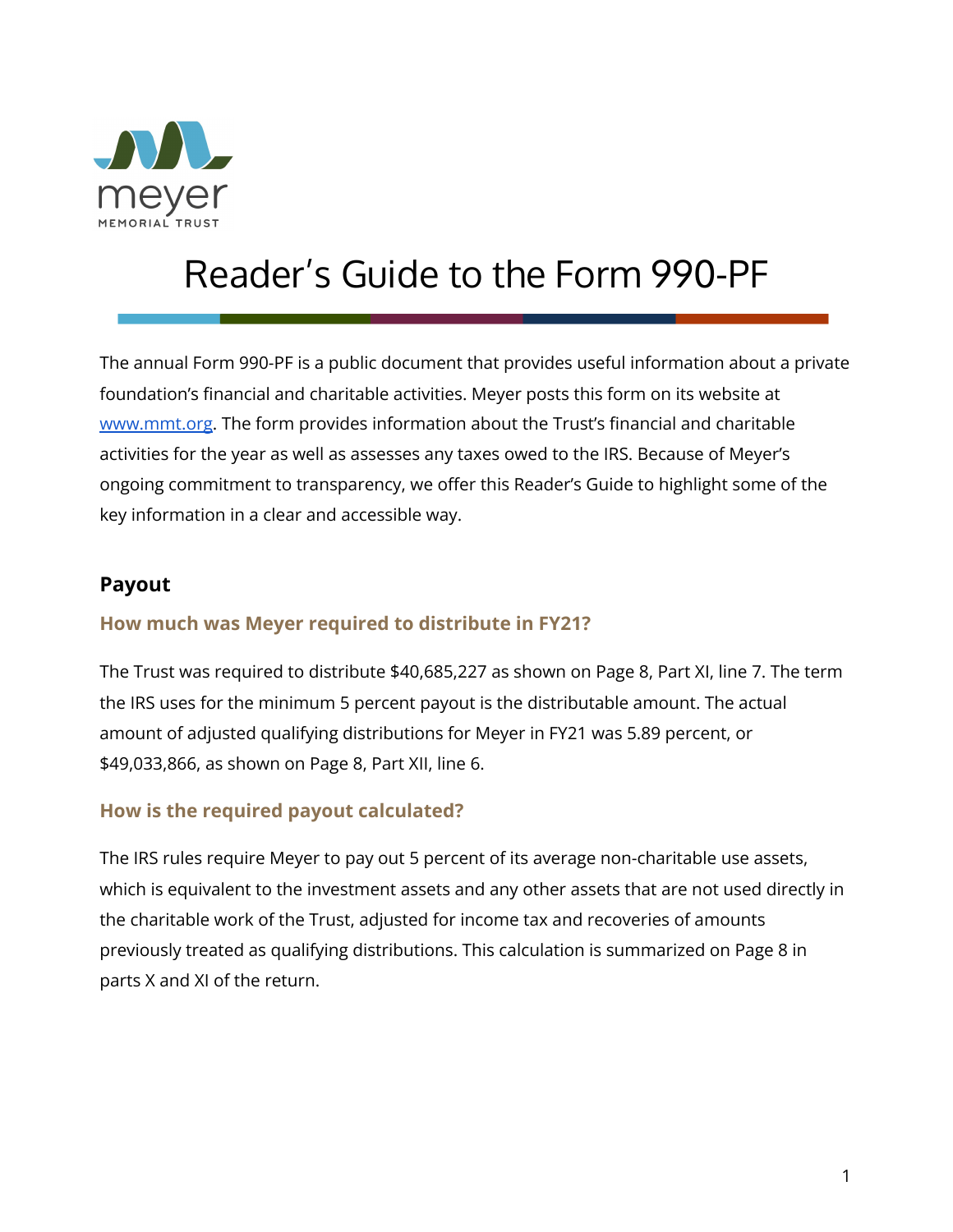## **What types of disbursements count toward Meyer's annual payout requirement?**

Grants paid, program-related investments, exempt operating costs (those that further Meyer's charitable purpose), and amounts paid to acquire assets used directly in carrying out charitable purpose (i.e. Meyer's new headquarters), all count toward payout.

#### **Administrative and Other Costs**

### **What were Meyer's FY21 exempt expenses as a percentage of qualifying distributions and as a percentage of average assets?**

Total exempt expenses as a percentage of qualifying distributions was 16.59 percent (calculated as \$8,135,382 Page 1, Part I, line 24, column (d) divided by \$49,033,866, Page 8, Part XII, line 4). Survey results of peer foundations between \$500 million and \$1.5 billion in average assets reveal exempt expenses as a percentage of grant payout of 19.00 percent.

Total exempt expenses as a percentage of average assets was 0.98 percent (calculated as \$8,135,382, Page 1, Part I, line 24, column (d) divided by \$832,343,172, Page 8, Part X, line 5). Survey results of peer foundations between \$500 million and \$1.5 billion in average assets reveal exempt expenses as a percentage of average assets of 1.10 percent.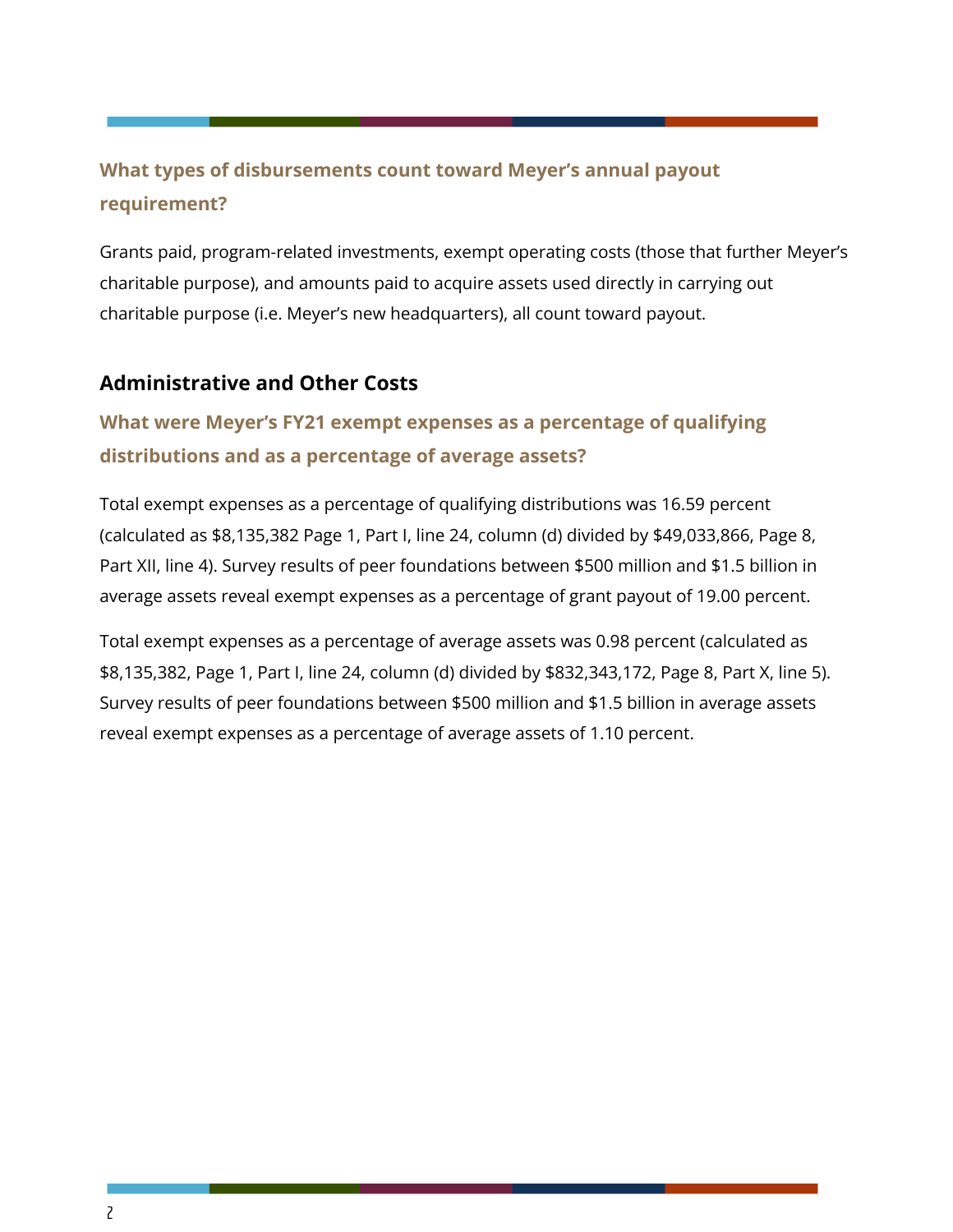#### **Taxes and Other**

#### **What kind of taxes does Meyer pay?**

Meyer Memorial Trust is exempt from income taxes under IRS rules. However, the Trust is required to pay a 1.39 percent excise tax on net investment income.

Net investment income includes interest, dividends, net realized capital gains, and other investment income, minus expenses for managing investments. The net investment income figure used in this calculation is shown on Page 1, Part I, line 27b, column (b). The FY21 net investment income was \$105,905,886. In FY21, a 1.39 percent excise tax resulted in tax of \$1,472,092 as shown on Page 4, Part VI, line 5 of the 990-PF.

Meyer is also subject to unrelated business income tax under IRS rules due to the nature of the income derived from some of the investment vehicles held in the investment portfolio. This tax is calculated using the tiered corporate tax rate schedule.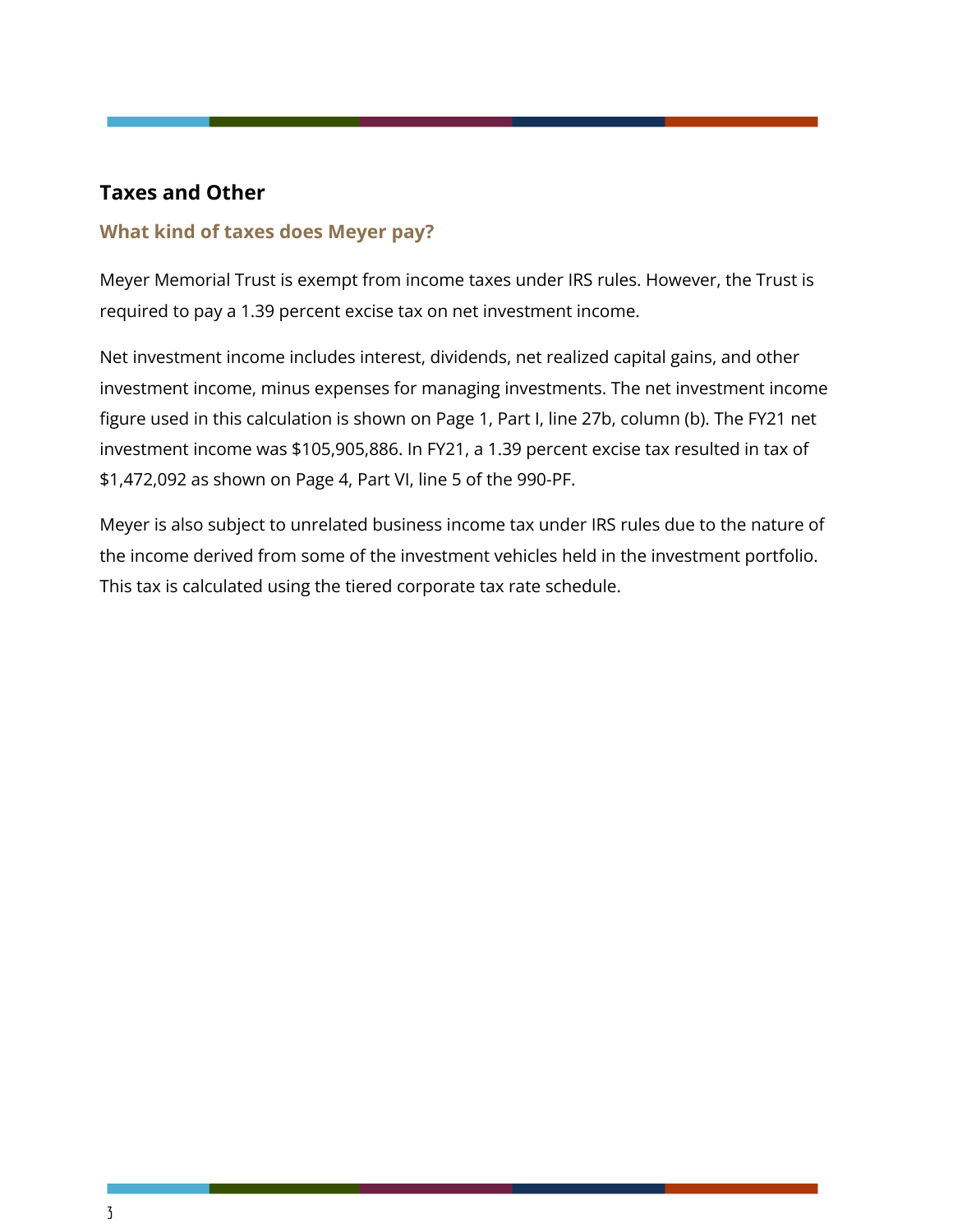# **Meyer Memorial Trust FY21 990-PF Key Data Points**

| <b>Topic</b>                                           | <b>Line</b><br><b>Reference</b>           | <b>FY21</b> | <b>Comments</b>                                                                                                                                                                                                                                                                                                                                                                                                                                                                                                                                                  |
|--------------------------------------------------------|-------------------------------------------|-------------|------------------------------------------------------------------------------------------------------------------------------------------------------------------------------------------------------------------------------------------------------------------------------------------------------------------------------------------------------------------------------------------------------------------------------------------------------------------------------------------------------------------------------------------------------------------|
| Administrative<br>and other costs                      | Page 1, Part<br>I, line 24,<br>column (d) | \$8.14M     | Consists of direct grantmaking expenses including<br>salaries and operating costs of the staff who make<br>and manage the grants, direct charitable expenses<br>such as convening costs paid to support the work of<br>our grantees, administrative costs to operate the<br>Trust, including salaries and benefits for support<br>functions, such as finance and human resources,<br>professional fees, office expenses, etc. Represents the<br>costs allocated toward charitable purposes that are<br>included in Meyer's qualifying distributions in Part XII. |
| Grants paid                                            | Page 1, Part<br>I, line 25,<br>column (d) | \$35.28M    | Represents grants paid. No PRI's were made in FY21.                                                                                                                                                                                                                                                                                                                                                                                                                                                                                                              |
| Excise taxes                                           | Page 4, Part<br>VI, line 5                | \$1.47M     | Meyer had a net gain position. Excise taxes are<br>calculated as 1.39 percent of its net investment<br>income as shown on Page 1, Part 1, line 27b column<br>(b).                                                                                                                                                                                                                                                                                                                                                                                                |
| Compensation of<br>officers, directors<br>and trustees | Page 6, Part<br>VIII, line 1(c)           | \$814K      | Meyer provides a listing of compensation and<br>benefits paid to the Trust's officers and board of<br>trustees. The retirement and deferred compensation<br>amounts for Michelle represent part of her<br>compensation package as CEO. A portion of the<br>payments made in spring 2021 are catch-up amounts<br>that relate to prior years.                                                                                                                                                                                                                      |
| Compensation of<br>five highest-paid<br>employees      | Page 6, Part<br>VIII, line 2(c)           | \$2.07M     | Meyer provides a listing of compensation and<br>benefits paid by person for the five highest paid<br>employees. See supplemental information on page<br>14.                                                                                                                                                                                                                                                                                                                                                                                                      |
| Minimum<br>investment<br>return                        | Page 8, Part<br>X, line 6                 | \$41.62M    | Represents five percent of the total fair market value<br>of Meyer's non-charitable use assets.                                                                                                                                                                                                                                                                                                                                                                                                                                                                  |
| Distributable<br>amount                                | Page 8, Part<br>XI, line 7                | \$40.69M    | Equal to the minimum investment return with<br>adjustments for tax and recoveries (PRI repayments).<br>This represents the amount Meyer must distribute as<br>qualifying distributions.                                                                                                                                                                                                                                                                                                                                                                          |
| Adjusted<br>qualifying<br>distributions                | Page 8, Part<br>XII, line 6               | \$49.03M    | The amount the Trust actually spent for charitable<br>purposes for the year. This includes \$5.61M (\$6.71M<br>FY20) paid to acquire assets used (or held for use)<br>directly in carrying out charitable purposes.                                                                                                                                                                                                                                                                                                                                              |